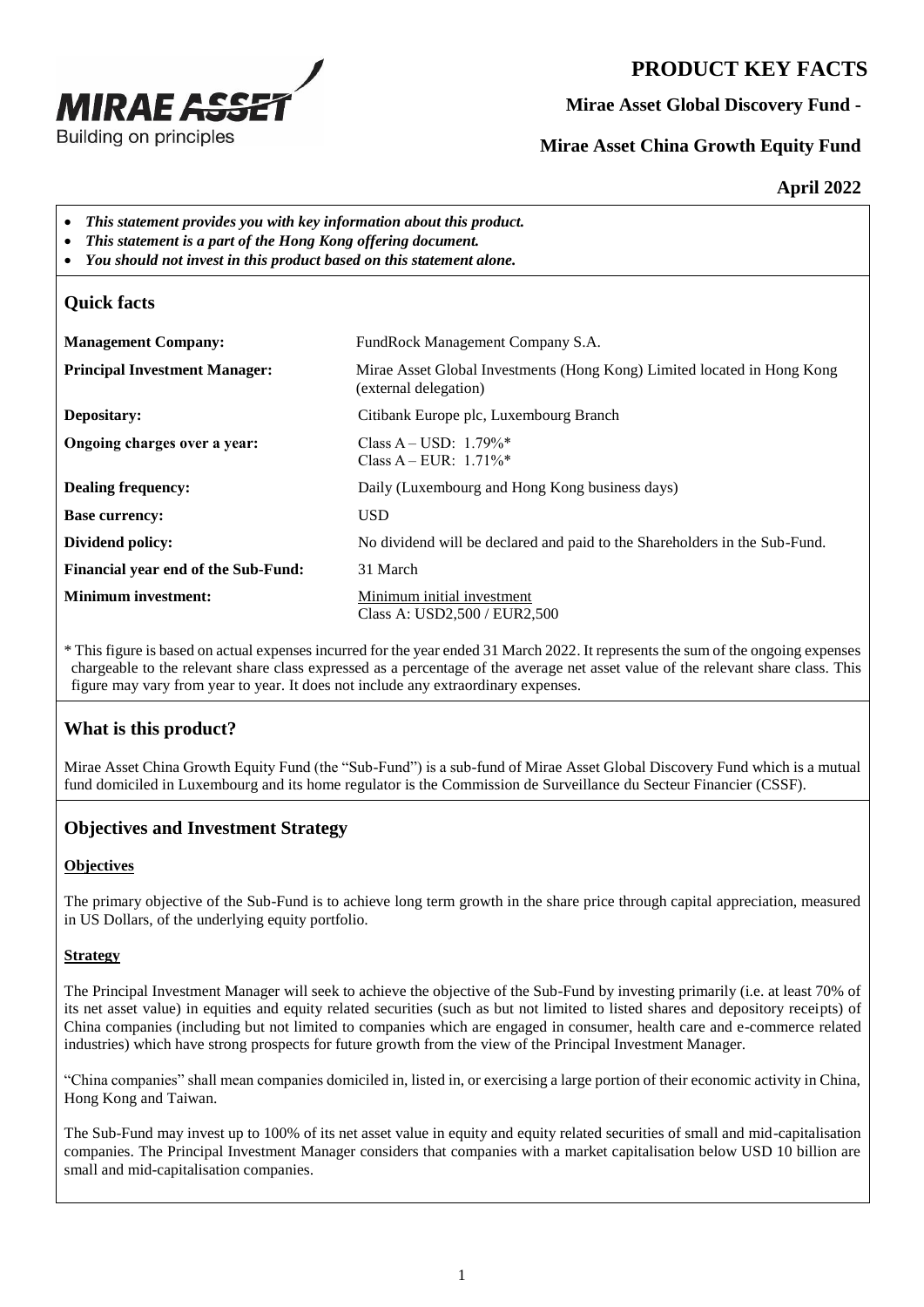The Sub-Fund is a diversified portfolio and as aforesaid would invest in equities and equities-related securities including depository receipts. The Principal Investment Manager will have full discretion in selection of securities and the allocation of the Sub-Fund's assets. Usually, the Sub-Fund would at the Principal Investment Manager's discretion, invest its asset mainly in listed securities, and may also invest up to 20% of its net asset value in cash and cash-equivalent instruments for liquidity management purposes.

The Sub-Fund's direct investments in China A-Shares (including those listed on the ChiNext Board and/or the Science and Technology Innovation Board) through the Shanghai-Hong Kong Stock Connect and the Shenzhen-Hong Kong Stock Connect programs (the "Stock Connect") (as further described in the section headed "Additional disclosure in relation to Stock Connect" in the Information for Hong Kong Investors) and the Qualified Foreign Investor ("QFI") regime shall be up to 100% of its net assets. However, the Sub-Fund's direct investments in Chinese securities through QFI regime shall be less than 70% of its net assets. The Sub-Fund may also make indirect investments in China A-Shares via access products. In aggregate the Sub-Fund may invest up to 100% of its net assets in China A-Shares (through direct and indirect investment) and/or China B-Shares.

The Sub-Fund is actively managed and references the MSCI China All Shares Index (the "Benchmark") by seeking to outperform it. There are no restrictions on the extent to which the Sub-Fund's portfolio may deviate from the one of the Benchmark.

As permitted by and subject to the provisions of the Prospectus, the Sub-Fund may use financial derivative instruments (such as index futures and foreign exchange swaps), and employ techniques and instruments, for efficient portfolio management and hedging purposes only.

## **Use of derivatives / investment in derivatives**

The Sub-Fund's net derivative exposure may be up to 50% of the Sub-Fund's net asset value.

## **What are the key risks?**

#### **Investment involves risks. Please refer to the Hong Kong offering document for details including the risk factors.**

#### **1. Investment risk**

• The Sub-Fund is an investment fund. The Sub-Fund's investment portfolio may fall in value due to any of the key risk factors below and therefore your investment in the Sub-Fund may suffer losses. There is no guarantee of the repayment of principal.

#### **2. Risk of investing in equities and equity related securities**

• The Sub-Fund invests mainly in equities and equity related securities and is subject to general market risks, whose value may fluctuate due to and be affected by various factors such as changes in the stock markets, changes in investment sentiment, changes in the value of individual portfolio securities, as well as economic, political, and issuer specific changes. At times, stock markets and individual securities can be volatile and prices can change substantially in short periods of time.

#### **3. Risk of investing in China**

- Investing in China can be significantly affected by general economic and political conditions and changes in government policy in China. The investment may also be sensitive to regulatory developments, tax law and practice in China and fluctuations in the rate of exchange of Renminbi.
- Investment in China also carries higher risks than investment in a developed market, such as liquidity risks, currency risks/control, political and economic uncertainties, legal and taxation risks, settlement risks, custody risk and the likelihood of a high degree of volatility.

### **4. Single country risk**

• Since the Sub-Fund invests mainly in China, its investment is not as diversified as regional funds or global funds. The Sub-Fund tends to be more volatile than regional funds or global funds and its portfolio value can be exposed to country specific risks.

#### **5. Risk associated with small-capitalisation / mid-capitalisation companies**

• The stock of small-capitalisation / mid-capitalisation companies may have lower liquidity and their prices are more volatile to adverse economic developments than those of larger capitalisation companies in general.

### **6. Currency / Foreign exchange risk**

• Underlying investments of the Sub-Fund may be denominated in currencies other than the base currency of the Sub-Fund. Also, a class of shares may be designated in a currency other than the base currency of the Sub-Fund. The net asset value of the Sub-Fund may be affected unfavorably by fluctuations in the exchange rates between these currencies and the base currency and by changes in exchange rate controls.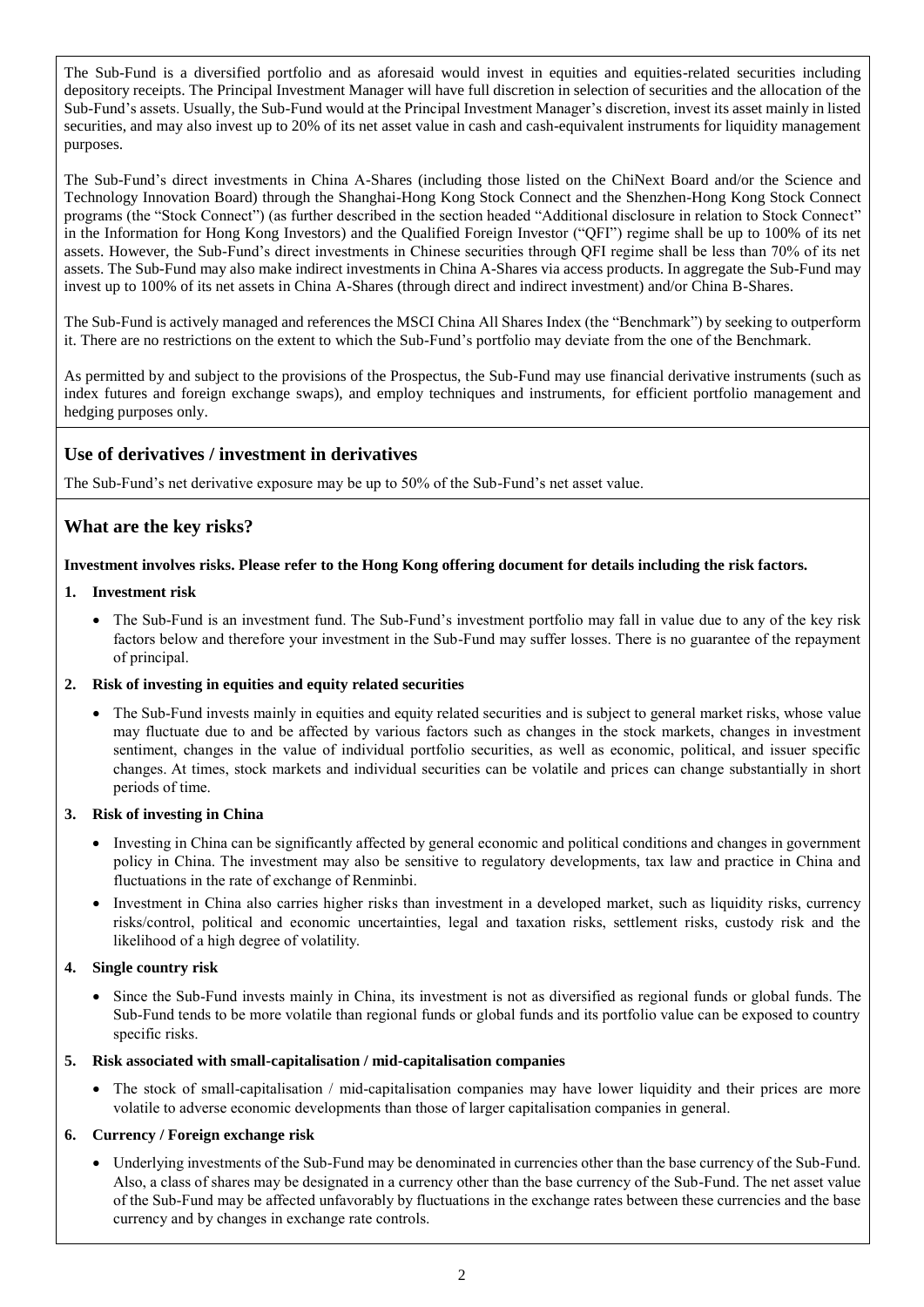#### **7. Risks related to investments through the Stock Connect**

• The relevant rules and regulations on the Stock Connect are subject to change which may have potential retrospective effect. The Stock Connect is subject to quota limitations. Where a suspension in the trading through the Stock Connect is effected, the Sub-Fund's ability to invest in China A-Shares or access the PRC market through the Stock Connect will be adversely affected. In such event, the Sub-Fund's ability to achieve its investment objective could be negatively affected.

#### **8. Risks related to investments through the QFI regime**

- The Sub-Fund's ability to make the relevant investments or to fully implement or pursue its investment objective and policy is subject to the applicable laws, rules and regulations (including restrictions on investments and repatriation of principal and profits) in the PRC, which are subject to change and such change may have potential retrospective effect.
- The Sub-Fund may suffer substantial losses if the approval of the Principal Investment Manager's QFI status is being revoked/terminated or otherwise invalidated as the Sub-Fund may be prohibited from trading of relevant securities and repatriation of the Sub-Fund's monies, or if any of the key operators or parties (including QFI custodian/brokers) is bankrupt/in default and/or is disqualified from performing its obligations (including execution or settlement of any transaction or transfer of monies or securities).

#### **9. Risks associated with the ChiNext Board and/or the Science and Technology Innovation Board ("STAR Board")**

- The Sub-Fund may invest in the ChiNext Board of the Shenzhen Stock Exchange and/or the STAR Board of the Shanghai Stock Exchange via the Stock Connect and/or the QFI regime. Investments in the ChiNext Board and/or the STAR Board may result in significant losses for the Sub-Fund and its investors, and will be subject to additional risks, including higher fluctuation on stock prices and liquidity risk, over-valuation risk, differences in regulations, delisting risk and concentration risk.
- Higher fluctuation on stock prices and liquidity risk listed companies on the ChiNext Board and/or STAR Board are usually of emerging nature with smaller operating scale. Listed companies on ChiNext Board and STAR Board are subject to wider price fluctuation limits, and due to higher entry thresholds for investors may have limited liquidity, compared to other boards. Hence, companies listed on these boards are subject to higher fluctuation in stock prices and liquidity risks and have higher risks and turnover ratios than companies listed on the main boards.
- Over-valuation risk stocks listed on the ChiNext Board and/or STAR Board may be overvalued and such exceptionally high valuation may not be sustainable. Stock price may be more susceptible to manipulation due to fewer circulating shares.
- Differences in regulations the rules and regulations regarding companies listed on ChiNext Board and STAR Board are less stringent in terms of profitability and share capital than those in the main boards.
- Delisting risk it may be more common and faster for companies listed on the ChiNext Board and/or STAR Board to delist. ChiNext Board and STAR Board have stricter criteria for delisting compared to the main boards. This may have an adverse impact on the Sub-Fund if the companies that it invests in are delisted.
- Concentration risk STAR Board is a newly established board and may have a limited number of listed companies during the initial stage. Investments in STAR Board may be concentrated in a small number of stocks and subject the Sub-Fund to higher concentration risk.

### **10. Risks related to investment in Mainland equity securities and PRC tax risks**

- The Sub-Fund may invest in China and may be subject to the risks of investing in emerging markets generally as well as country specific risks relating to China.
- The value of the Sub-Fund may be more susceptible to adverse economic, political, policy, foreign exchange, liquidity, tax, legal or regulatory event affecting the China market.
- There are risks and uncertainties associated with the current PRC tax laws, regulations and practice in respect of capital gains realized via the Stock Connect, QFI regime or access products on the Sub-Fund's investments in the PRC (which may have retrospective effect). Any increased tax liabilities on the Sub-Fund may adversely affect the Sub-Fund's value.
- Based on professional and independent tax advice, the Sub-Fund will not make tax provision for realized and unrealized capital gain derived from China A-Shares.

#### **11. RMB currency and conversion risks**

- RMB is currently not a freely convertible currency and is subject to currency exchange control and repatriation policies of the Chinese government.
- Although offshore RMB (CNH) and onshore RMB (CNY) are the same currency, they trade at different rates. Any divergence between CNH and CNY may adversely impact investors.

#### **12. Risk of investing in specific sectors**

• The Sub-Fund will concentrate its investment in companies with strong prospects for future growth from the view of the Principal Investment Manager and therefore will be subject to the risks associated with concentrating investment in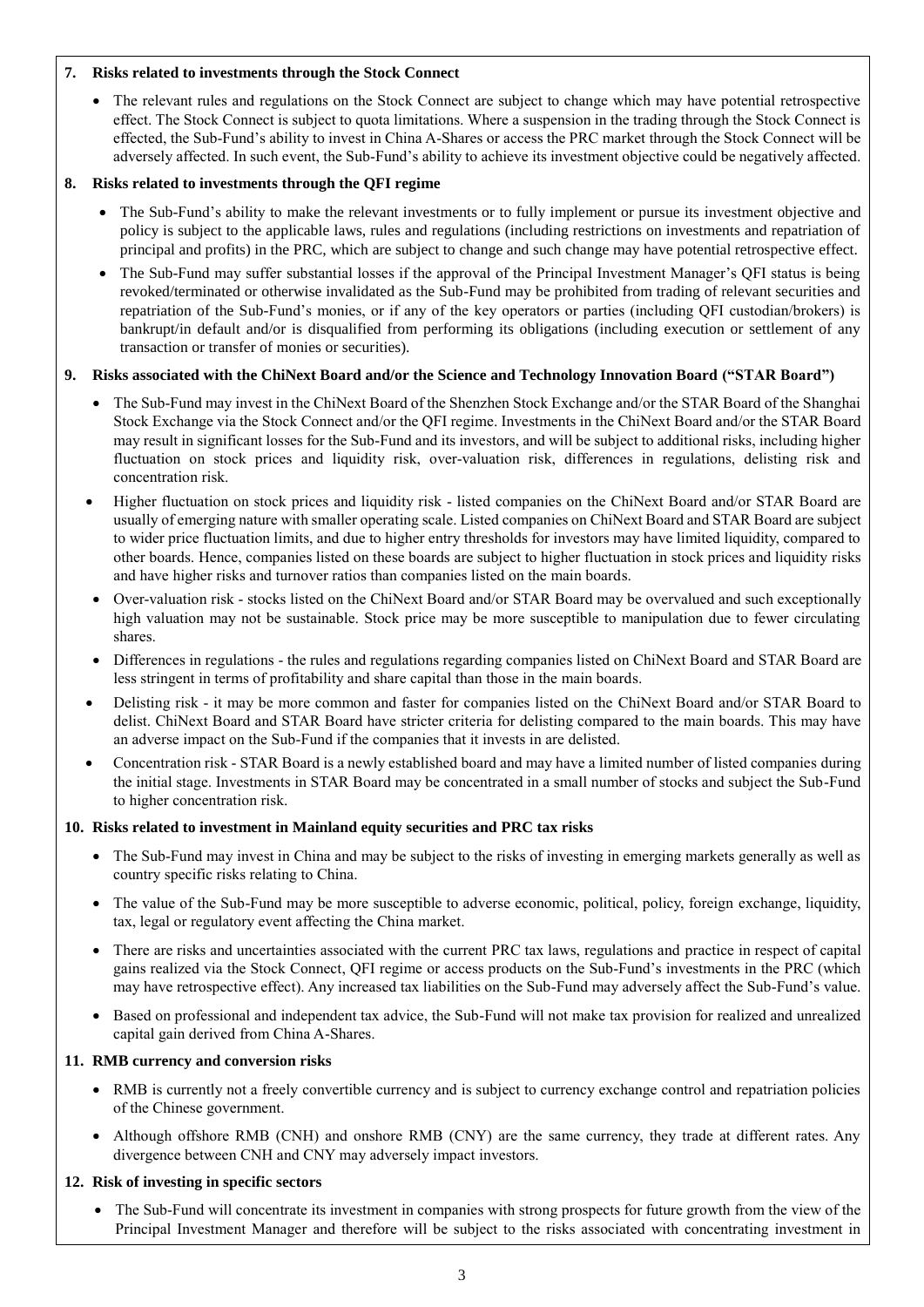certain sectors at different times. The value of the Sub-Fund may be more volatile than that of a fund having a more diverse portfolio of investments. More specially, investment in specific sectors of the economy may lead to adverse consequences when such sectors become less valued.

#### **13. Risk of financial derivative instruments**

- The use of financial derivative instruments may expose the Sub-Fund to higher risks including market volatility risk, valuation risk, credit risk, counterparty risk, liquidity risk and over-the-counter transaction risk. In adverse situation, the use of financial derivative instruments in efficient portfolio management and hedging purposes may become ineffective and the Sub-Fund may suffer significant losses.
- The leverage element/component of a financial derivative instrument can result in a loss significantly greater than the amount invested in the financial derivative instrument by the Sub-Fund. Exposure to financial derivative instrument may lead to a high risk of significant loss by the Sub-Fund.

## **How has the Sub-fund performed?**



- Class A Capitalization: USD
- **Benchmark**

*Note: The performance in these years were achieved under circumstances that no longer apply. The investment policy was changed on 10 August 2020.*

- Share class^: Class A USD
- Past performance information is not indicative of future performance. Investors may not get back the full amount invested.
- The computation basis of the performance is based on the calendar year end, NAV-to-NAV, with dividends (if any) reinvested.
- These figures show by how much the share class increased or decreased in value during the calendar year shown. Performance data has been calculated in USD including ongoing charges and excluding subscription fee and redemption fee you might have to pay.
- Where no past performance is shown there was insufficient data available in that year to provide performance.
- The Sub-Fund launch date: 23 March 2015
- Share class launch date: 31 August 2017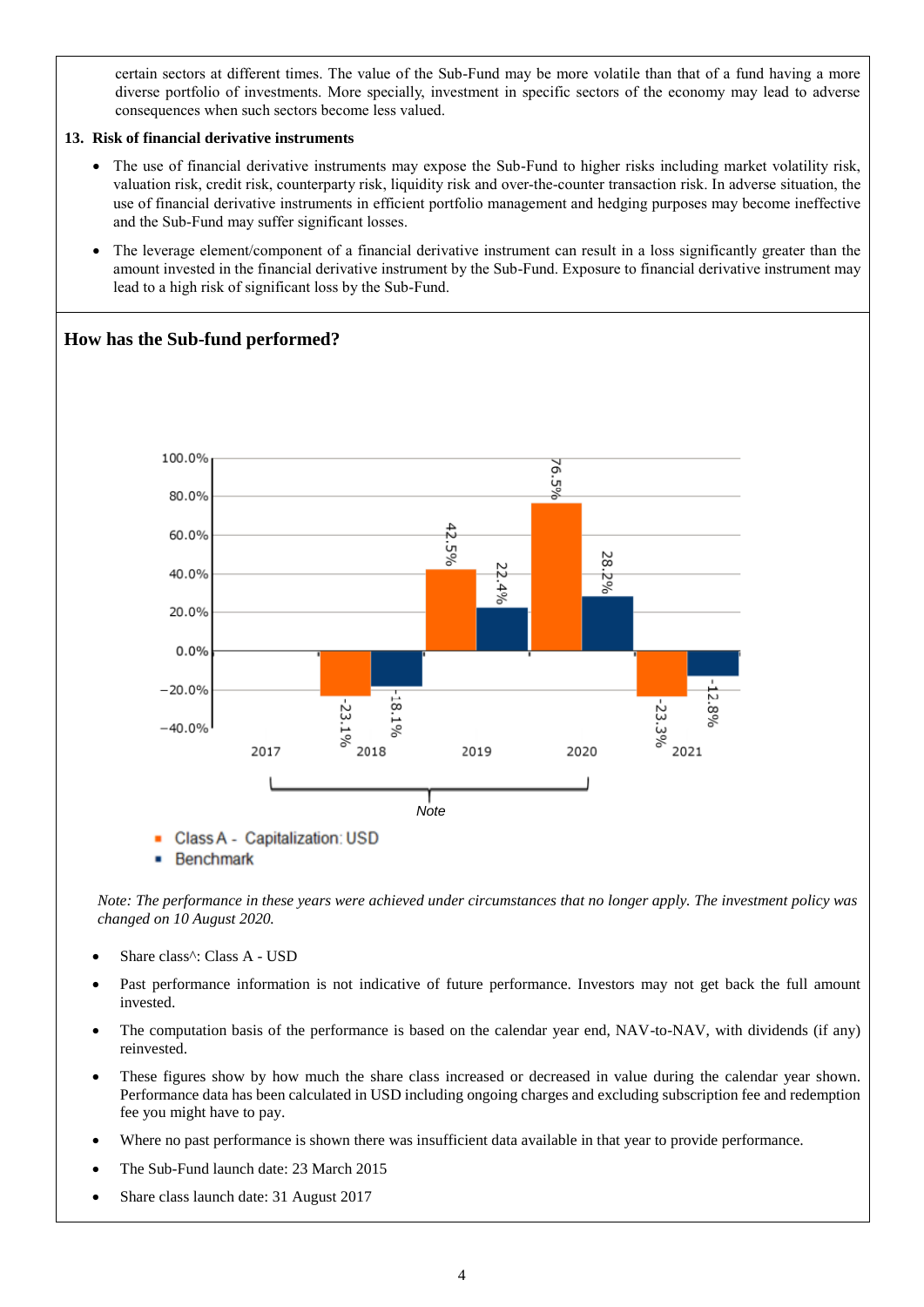- Prior to 10 August 2020, the benchmark is MSCI China 10/40 Index. With effect from 10 August 2020, the benchmark is MSCI China All Shares Index. The benchmark changed to MSCI China All Shares Index because it is considered to be more reflective of the Sub-Fund's investment policy and strategy.
- The Principal Investment Manager views Class A USD as the most appropriate representative share class as it is the share class available to all investors in Hong Kong and is denominated in the Sub-Fund's base currency.

# **Is there any guarantee?**

The Sub-Fund does not have any guarantees. You may not get back the full amount of money you invest.

# **What are the fees and charges?**

#### **Charges which may be payable by you**

You may have to pay the following fees when dealing in the shares of the Sub-Fund.

| Fee                                | What you pay                                                                          |
|------------------------------------|---------------------------------------------------------------------------------------|
| Subscription fee                   | Up to $5.25\%$ of subscription price                                                  |
| Switching fee (Conversion charge)  | Up to 1% of subscription price of the shares into which<br>shareholders are switching |
| Redemption fee (Redemption charge) | Nil                                                                                   |

### **Ongoing fees payable by the Sub-Fund**

The following expenses will be paid out of the Sub-Fund. They affect you because they reduce the return you get on your investments.

|                                                                                           | Annual rate (as a % of the Sub-Fund's net asset value)                                                                                                                               |
|-------------------------------------------------------------------------------------------|--------------------------------------------------------------------------------------------------------------------------------------------------------------------------------------|
| <b>Management</b> fee<br>(Payable to Management Company)                                  | Up to $0.05\%$ , subject to a minimum annual fee of EUR15,000                                                                                                                        |
| <b>Management</b> fee<br>(Payable to Principal Investment Manager)                        | Up to $2\%$ , currently $1.5\%$                                                                                                                                                      |
| <b>Depositary fee</b>                                                                     | Up to $0.5\%$ (comprising of the Depositary fee of up to $0.0225\%$ ,<br>plus any applicable custody fees, which vary by jurisdiction),<br>subject to an annual minimum of USD18,900 |
| Performance fee                                                                           | Not applicable                                                                                                                                                                       |
| <b>Domiciliary, Administrative and Paying Agent fees</b>                                  | Up to 0.04%, subject to an annual minimum of USD35,000                                                                                                                               |
| <b>Settlement charges</b><br>(Payable to the Depositary)                                  | Up to USD90 per transaction                                                                                                                                                          |
| <b>Registrar and Transfer Agent fees</b><br>(Payable to the Registrar and Transfer Agent) | Up to USD20 per transaction                                                                                                                                                          |

### **Other fees**

1

You may have to pay other fees when dealing in the shares of the Sub-Fund.

#### **Additional Information**

- You generally buy and redeem shares at the Sub-Fund's next-determined net asset value (NAV) after distributors receive your request in good order at or before 4:00p.m. (Hong Kong time), being the Sub-Fund's dealing cut-off time on each dealing day. Hong Kong distributors may impose different dealing deadlines for receiving requests from investors.
- The net asset value of the Sub-Fund is calculated and the price of shares is published daily at [http://www.am.miraeasset.com.hk](http://www.am.miraeasset.com.hk/)<sup>1</sup>.
- Investors may obtain information on the Sub-Fund, including the past performance information of other share classes of the Sub-Fund offered to Hong Kong investors, and its distributors a[t http://www.am.miraeasset.com.hk](http://www.am.miraeasset.com.hk/)<sup>1</sup>.

<sup>&</sup>lt;sup>1</sup> The website has not been reviewed by the SFC.